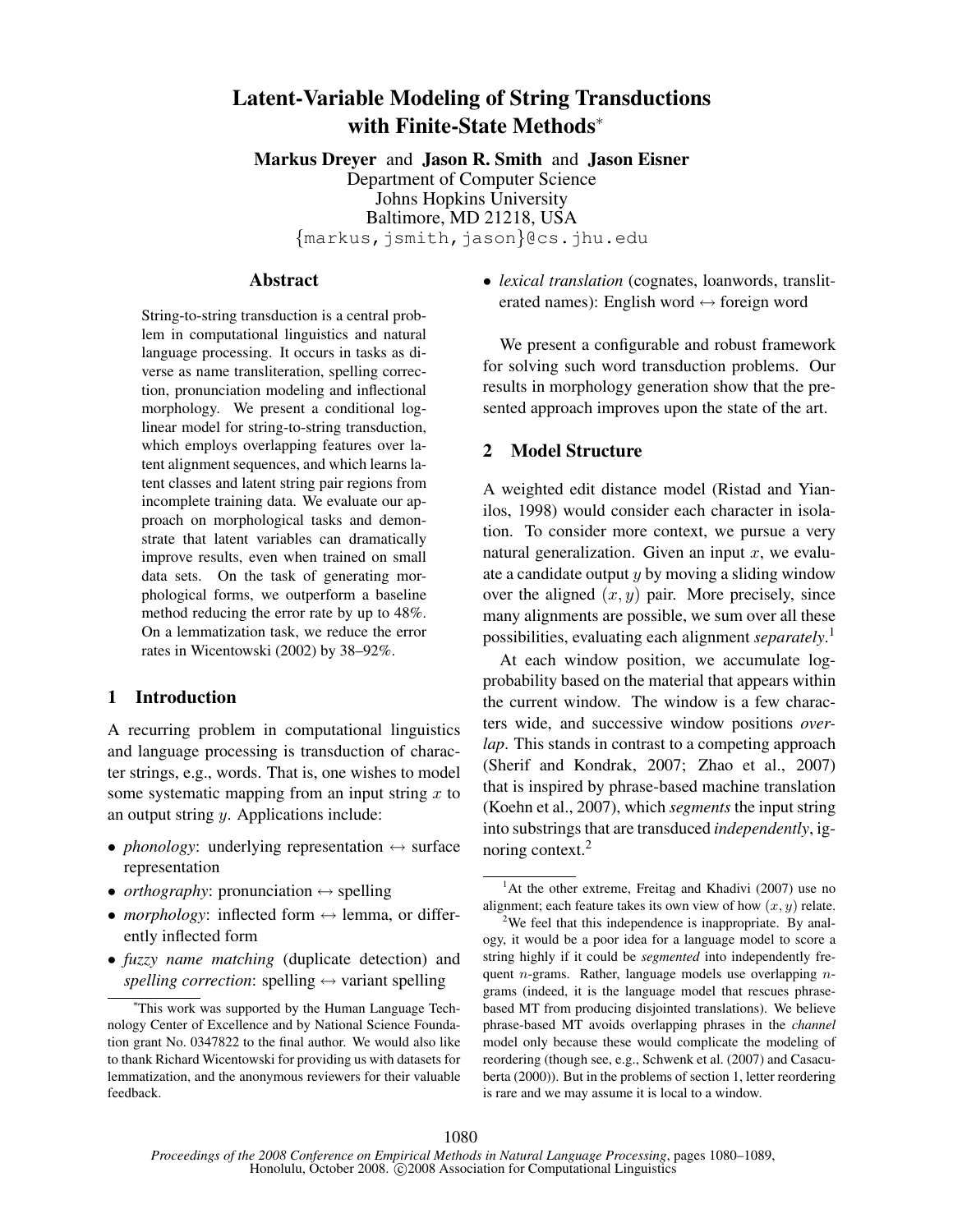Figure 1: One of many possible alignment strings A for the observed pair *breaking*/*broke*, enriched with latent strings  $\ell_1$  and  $\ell_2$ . Observed letters are shown in bold. The box marks a trigram to be scored. See Fig. 2 for features that fire on this trigram.

Joint n-gram models over the input and output dimensions have been used before, but not for morphology, where we will apply them.<sup>3</sup> Most notable is the local log-linear grapheme-to-phoneme model of Chen (2003), as well as generative models for that task (Deligne et al. (1995), Galescu and Allen (2001), Bisani and Ney (2002)).

We advance that approach by adding new *latent* dimensions to the (input, output) tuples (see Fig. 1).<sup>4</sup> This enables us to use certain linguistically inspired features and discover unannotated information. Our features consider *less* or *more* than a literal n-gram. On the one hand, we generalize with features that abstract away from the  $n$ -gram window contents; on the other, we specialize the  $n$ -gram with features that make use of the added latent linguistic structure.

In section 5, we briefly sketch our framework for concisely expressing and efficiently implementing models of this form. Our framework uses familiar log-linear techniques for stochastic modeling, and weighted finite-state methods both for implementation and for specifying features. It appears general enough to cover most prior work on word transduction. We imagine that it will be useful for future work as well: one might easily add new, linguistically interesting classes of features, each class defined by a regular expression.

#### 2.1 Basic notation

We use an input alphabet  $\Sigma_x$  and output alphabet  $\Sigma_y$ . We conventionally use  $x \in \Sigma_x^*$  to denote the input string and  $y \in \sum_{y}^{*}$  to denote the output string.

There are many possible alignments between  $x$ and  $y$ . We represent each as an **alignment string**  $A \in \sum_{xy}^{*}$ , over an **alignment alphabet** of ordered pairs,  $\Sigma_{xy} \stackrel{\text{def}}{=} ((\Sigma_x \cup \{\epsilon\}) \times (\Sigma_y \cup \{\epsilon\})) - \{(\epsilon, \epsilon)\}.$ 

For example, one alignment of  $x = b$  reaking with  $y =$  broke is the 9-character string  $A =$  $(b, b)(r, r)(e, o)(a, \epsilon)(k, k)(\epsilon, e)(i, \epsilon)(n, \epsilon)(q, \epsilon).$ It is pictured in the first two lines of Fig. 1.

The remainder of Fig. 1 shows how we introduce latent variables, by enriching the alignment characters to be tuples rather than pairs. Let  $\Sigma \stackrel{\text{def}}{=}$  $(\Sigma_{xy} \times \Sigma_{\ell_1} \times \Sigma_{\ell_2} \times \cdots \times \Sigma_{\ell_K})$ , where  $\Sigma_{\ell_i}$  are alphabets used for the latent variables  $\ell_i$ .

FSA and FST stand for "finite-state acceptor" and "finite-state transducer," while WFSA and WFST are their weighted variants. The  $\circ$  symbol denotes composition.

Let T be a relation and w a string. We write  $T[w]$ to denote the image of w under T (i.e., range(w  $\circ$  $T$ )), a set of 0 or more strings. Similarly, if W is a weighted language (typically encoded by a WFSA), we write  $W[w]$  to denote the weight of w in W.

Let  $\pi_x \subseteq \Sigma^* \times \Sigma^*_x$  denote the deterministic regular relation that projects an alignment string to its corresponding input string, so that  $\pi_{x}[A] = x$ . Similarly, define  $\pi_y \subseteq \Sigma^* \times \Sigma^*_y$  so that  $\pi_y[A] = y$ . Let  $A_{xy}$  be the set of alignment strings A compatible with x and y; formally,  $\mathbf{A}_{xy} \stackrel{\text{def}}{=} \{A \in \Sigma^* : \pi_{\mathbf{x}}[A] =$  $x \wedge \pi_{\mathsf{v}}[A] = y$ . This set will range over all possible alignments between x and y, and *also* all possible configurations of the latent variables.

#### 2.2 Log-linear modeling

We use a standard log-linear model whose features are defined on alignment strings  $A \in \mathbf{A}_{xy}$ , allowing them to be sensitive to the alignment of  $x$  and  $y$ . Given a collection of features  $f_i : \Sigma^* \to \mathbb{R}$  with associated weights  $\theta_i \in \mathbb{R}$ , the conditional likelihood of the training data is

$$
p_{\theta}(y \mid x) = \frac{\sum_{A \in \mathbf{A}_{xy}} \exp \sum_{i} \theta_{i} f_{i}(A)}{\sum_{y'} \sum_{A \in \mathbf{A}_{xy'}} \exp \sum_{i} \theta_{i} f_{i}(A)} \quad (1)
$$

Given a parameter vector  $\theta$ , we compute equation (1) using a finite-state machine. We define a WFSA,  $U_{\theta}$ , such that  $U_{\theta}[A]$  yields the unnormalized probability  $u_{\theta}(A) \stackrel{\text{def}}{=} \exp \sum_{i} \theta_i f_i(A)$  for any  $A \in$  $\Sigma^*$ . (See section 5 for the construction.) To obtain

 $3$ Clark (2001) does use pair HMMs for morphology.

 $4$ Demberg et al. (2007) similarly added extra dimensions. However, their added dimensions were supervised, not latent, and their model was a standard generative  $n$ -gram model whose generalization was limited to standard  $n$ -gram smoothing.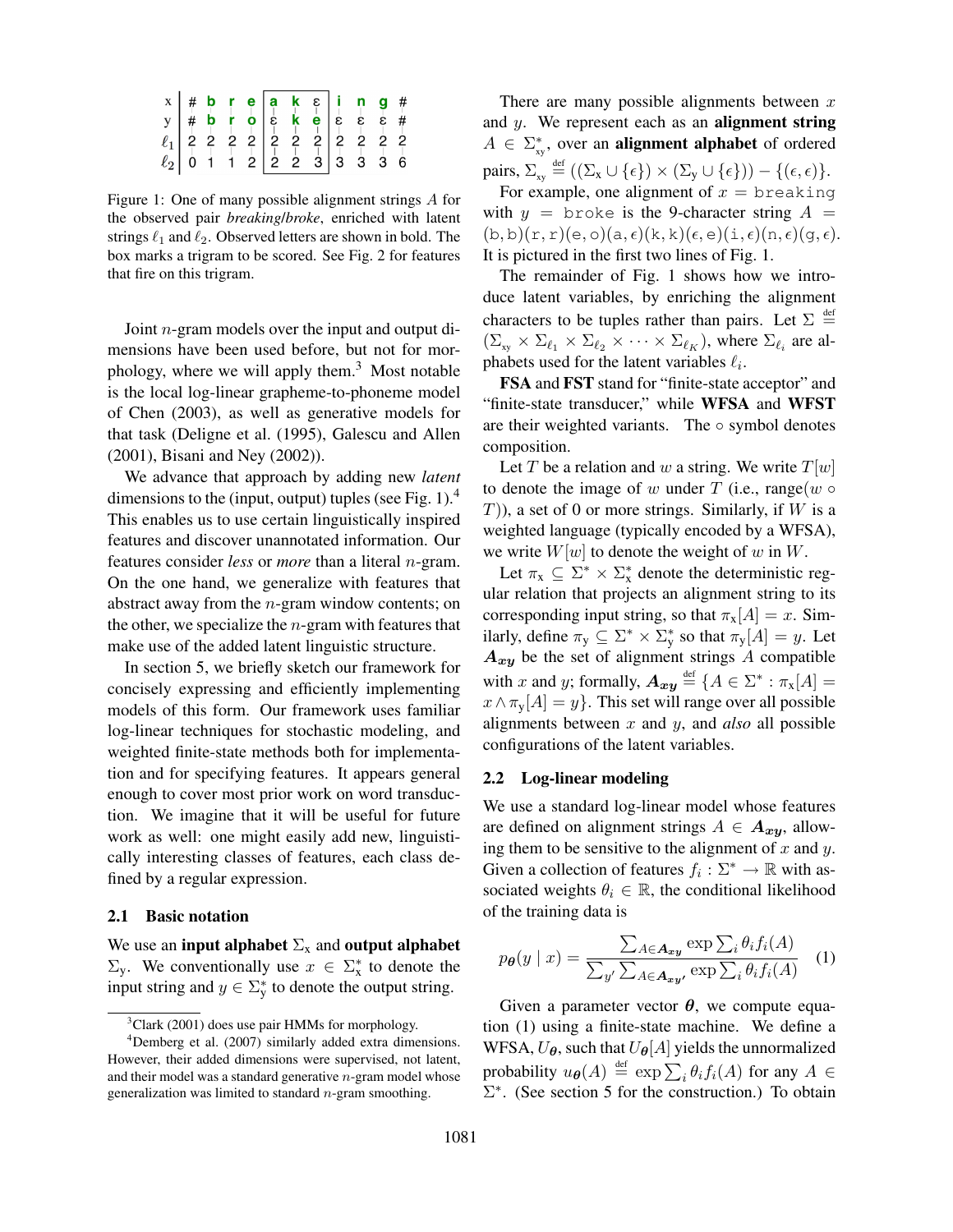the numerator of equation (1), with its  $\sum_{A \in \mathbf{A}_{xy}}$ , we sum over all paths in  $U_{\theta}$  that are compatible with x and y. That is, we build  $x \circ \pi_{x}^{-1} \circ U_{\theta} \circ \pi_{y} \circ y$  and sum over all paths. For the denominator we build the larger machine  $x \circ \pi_{x}^{-1} \circ U_{\theta}$  and again compute the pathsum. We use standard algorithms (Eisner, 2002) to compute the pathsums as well as their gradients with respect to  $\theta$  for optimization (section 4.1).

Below, we will restrict our notion of *valid* alignment strings in  $\Sigma^*$ .  $U_{\theta}$  is constructed not to accept *invalid* ones, thus assigning them probability 0.

Note that the possible output strings  $y'$  in the denominator in equation (1) may have arbitrary length, leading to an infinite summation over alignment strings. Thus, for some values of  $\theta$ , the sum in the denominator diverges and the probability distribution is undefined. There exist principled ways to avoid such  $\theta$  during training. However, in our current work, we simply restrict to finitely many alignment strings (given  $x$ ), by prohibiting as invalid those with  $> k$  *consecutive* insertions (i.e., characters like  $(\epsilon, a)$ ).<sup>5</sup> Finkel et al. (2008) and others have similarly bounded unary rule cycles in PCFGs.

#### 2.3 Latent variables

The alignment between  $x$  and  $y$  is a latent explanatory variable that helps model the distribution  $p(y \mid x)$  but is not observed in training. Other latent variables can also be useful. Morphophonological changes are often sensitive to *phonemes* (whereas x and y may consist of graphemes); *syllable boundaries*; a *conjugation class*; *morpheme boundaries*; and the *position* of the change within the form.

Thus, as mentioned in section 2.1, we enrich the alignment string  $\vec{A}$  so that it specifies additional latent variables to which features may wish to refer. In Fig. 1, two latent strings are added, enabling the features in Fig.  $2(a)$ –(h). The first character is not

| ngram                            | vc-ngram                                     | target-LM                                         | id/subst            |  |  |
|----------------------------------|----------------------------------------------|---------------------------------------------------|---------------------|--|--|
| K                                |                                              |                                                   | ngram               |  |  |
| ε<br>а<br>e                      | G<br>ε<br>C                                  | е                                                 | del id<br>ins       |  |  |
| $-5-0$<br>$\dot{2}$<br>$\dot{2}$ | $\frac{\dot{\epsilon}}{2}$<br>$\dot{2}$<br>2 | $rac{\varepsilon}{2}$ <mark>k</mark><br>$\dot{2}$ | 22<br>2             |  |  |
| $\overline{2}$ $\overline{3}$    | $\overline{2}$<br>3                          | $\overline{2}$<br>3                               | $\overline{2}$<br>Ġ |  |  |
|                                  |                                              |                                                   |                     |  |  |
| ε<br>K                           | έ<br>C                                       |                                                   |                     |  |  |
| <b>a</b><br>ຈະ<br>е              |                                              | е                                                 | del id<br>ins       |  |  |
|                                  | έ<br>?<br>Ô,                                 | ε<br>?                                            | ◠                   |  |  |
| $\overline{2}$ 3                 | 3<br>$\overline{2}$                          | 23                                                | 2<br>З              |  |  |
|                                  |                                              |                                                   |                     |  |  |

Figure 2: The boxes (a)-(h) represent some of the features that fire on the trigram shown in Fig. 1. These features are explained in detail in section 3.

just an input/output pair, but the 4-tuple  $(b, b, 2, 1)$ .

Here,  $\ell_1$  indicates that this form pair (*breaking* / *broke*) as a whole is in a particular cluster, or *word class*, labeled with the arbitrary number 2. Notice in Fig. 1 that the class 2 is visible in all local windows throughout the string. It allows us to model how certain phenomena, e.g. the vowel change from ea to o, are more likely in one class than in another. Form pairs in the same class as the *breaking / broke* example might include the following Germanic verbs: *speak*, *break*, *steal*, *tear*, and *bear*.

Of course, word classes are latent (not labeled in our training data). Given x and y,  $A_{xy}$  will include alignment strings that specify class 1, and others that are identical except that they specify class 2; equation (1) sums over both possibilities.<sup>6</sup> In a valid alignment string  $A, \ell_1$  must be a constant string such as  $111...$  or  $222...$ , as in Fig. 1, so that it specifies a single class for the entire form pair. See sections 4.2 and 4.3 for examples of what classes were learned in our experiments.

The latent string  $\ell_2$  splits the string pair into numbered *regions*. In a valid alignment string, the region numbers must increase throughout  $\ell_2$ , although numbers may be skipped to permit omitted regions. To guide the model to make a useful division into regions, we also require that identity characters such as (b, b) fall in even regions while change characters such as  $(e, o)$  (substitutions, deletions, or inser-

<sup>&</sup>lt;sup>5</sup>We set  $k$  to a value between 1 and 3, depending on the tasks, always ensuring that no input/output pairs observed in training are excluded. The insertion restriction does slightly enlarge the FSA  $U_{\theta}$ : a state must keep track of the number of consecutive  $\epsilon$  symbols in the immediately preceding x input, and for a few states, this cannot be determined just from the immediately preceding  $(n - 1)$ -gram. Despite this, we found empirically that our approximation is at least as fast as the exact method of Eisner (2002), who sums around cyclic subnetworks to numerical convergence. Furthermore, our approximation does not require us to detect divergence during training.

 $6$ The latent class is comparable to the latent variable on the tree root symbol *S* in Matsuzaki et al. (2005).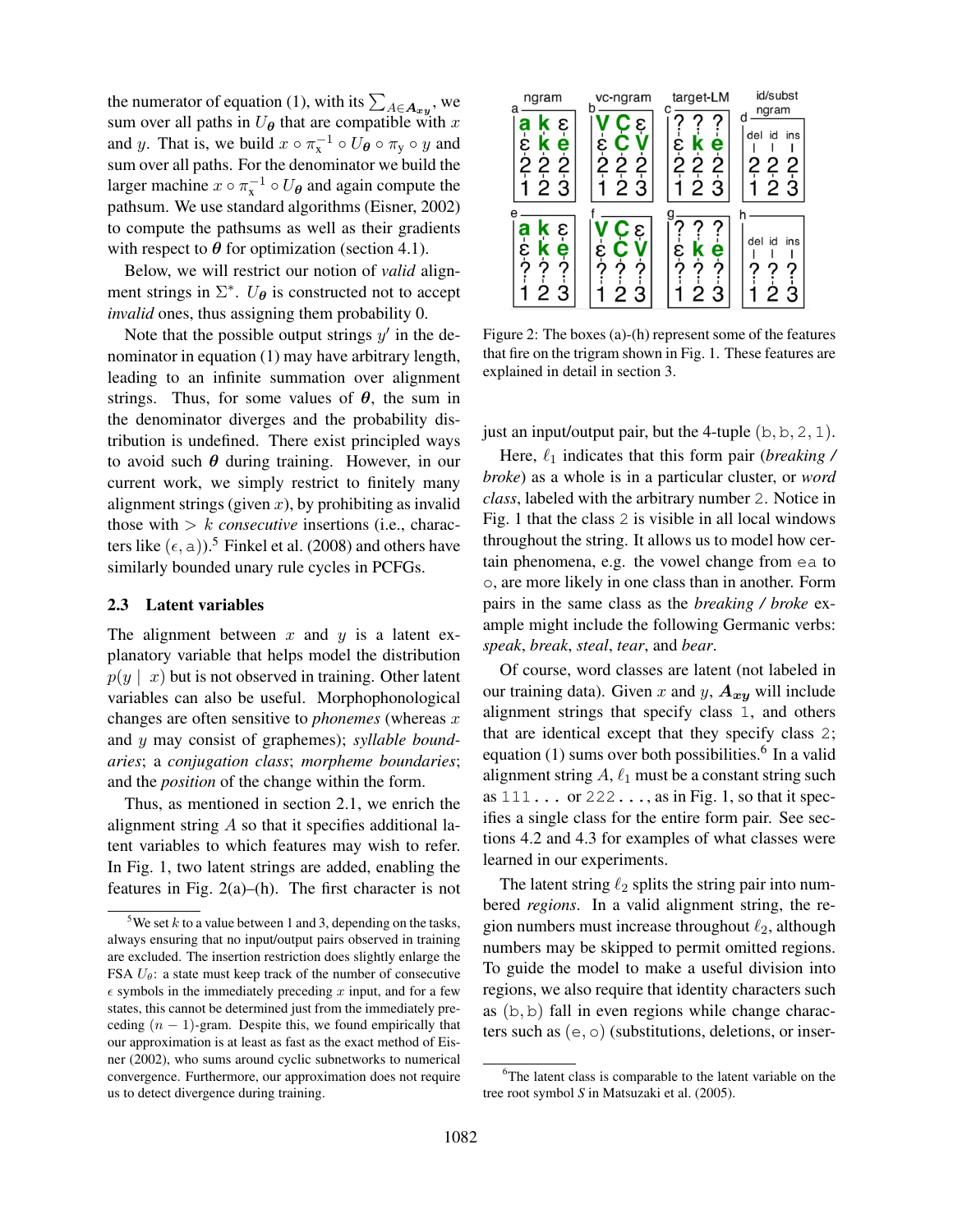tions) fall in odd regions.<sup>7</sup> Region numbers must not increase within a sequence of consecutive changes or consecutive identities. $8 \text{ In Fig. 1, the start of re-}$ gion 1 is triggered by  $e: \circ$ , the start of region 2 by the identity k:k, region 3 by  $\epsilon$ :e.

Allowing region numbers to be skipped makes it possible to consistently assign similar labels to similar regions across different training examples. Table 2, for example, shows pairs that contain a vowel change in the middle, some of which contain an additional insertion of ge in the begining (*verbinden / verbunden*, *reibt / gerieben*). We expect the model to learn to label the ge insertion with a 1 and vowel change with a 3, skipping region 1 in the examples where the ge insertion is not present (see section 4.2, Analysis).

In the next section we describe features over these enriched alignment strings.

# 3 Features

One of the simplest ways of scoring a string is an  $n$ gram model. In our log-linear model (1), we include ngram features  $f_i(A)$ , each of which counts the occurrences in  $A$  of a particular *n*-gram of alignment characters. The log-linear framework lets us include ngram features of different lengths, a form of backoff smoothing (Wu and Khudanpur, 2000).

We use additional backoff features on alignment strings to capture phonological, morphological, and orthographic generalizations. Examples are found in features (b)-(h) in Fig. 2. Feature (b) matches *vowel and consonant* character classes in the input and output dimensions. In the id/subst ngram feature, we have a similar abstraction, where the character classes ins, del, id, and subst are defined over input/output pairs, to match insertions, deletions, identities (matches), and substitutions.

In string transduction tasks, it is helpful to include a language model of the target. While this can be done by mixing the transduction model with a separate language model, it is desirable to include a target language model within the transduction model. We accomplish this by creating target language model features, such as (c) and (g) from Fig. 2, which ignore the input dimension. We also have features which mirror features (a)-(d) but ignore the latent classes and/or regions (e.g. features  $(e)-(h)$ ).

Notice that our choice of  $\Sigma$  only permits monotonic, 1-to-1 alignments, following Chen (2003). We may nonetheless favor the 2-to-1 alignment (ea,o) with bigram features such as  $(e, o)(a, \epsilon)$ . A "collapsed" version of a feature will back off from the specific alignment of the characters within a window: thus, (ea,o) is itself a feature. Currently, we only include collapsed target language model features. These ignore epsilons introduced by deletions in the alignment, so that collapsed  $\circ$ k fires in a window that contains  $\circ \epsilon$ k.

## 4 Experiments

We evaluate our model on two tasks of morphology generation. Predicting morphological forms has been shown to be useful for machine translation and other tasks.<sup>9</sup> Here we describe two sets of experiments: an inflectional morphology task in which models are trained to transduce verbs from one form into another (section 4.2), and a lemmatization task (section 4.3), in which *any* inflected verb is to be reduced to its root form.

### 4.1 Training and decoding

We train  $\theta$  to maximize the regularized<sup>10</sup> conditional  $log$ -likelihood $11$ 

$$
\sum_{(x,y^*)\in\mathcal{C}} \log p_{\theta}(y^* \mid x) + ||\theta||^2 / 2\sigma^2, \qquad (2)
$$

where  $\mathcal C$  is a supervised training corpus. To maximize (2) during training, we apply the gradientbased optimization method L-BFGS (Liu and Nocedal, 1989).<sup>12</sup>

 $7$ This strict requirement means, perhaps unfortunately, that a single region cannot accommodate the change  $avgz$ :  $xyz$  unless the two y's are not aligned to each other. It could be relaxed, however, to a prior or an initialization or learning bias.

<sup>&</sup>lt;sup>8</sup>The two boundary characters  $\#$ , numbered 0 and max (max=6 in our experiments), are neither changes nor identities.

<sup>9</sup>E.g., Toutanova et al. (2008) improve MT performance by *selecting* correct morphological forms from a knowledge source. We instead focus on generalizing from observed forms and *generating* new forms (but see *with rootlist* in Table 3).

<sup>&</sup>lt;sup>10</sup>The variance  $\sigma^2$  of the  $L_2$  prior is chosen by optimizing on development data. We are also interested in trying an  $L_1$  prior.

<sup>&</sup>lt;sup>11</sup>Alternatives would include faster error-driven methods (perceptron, MIRA) and slower max-margin Markov networks.

 $12$ This worked a bit better than stochastic gradient descent.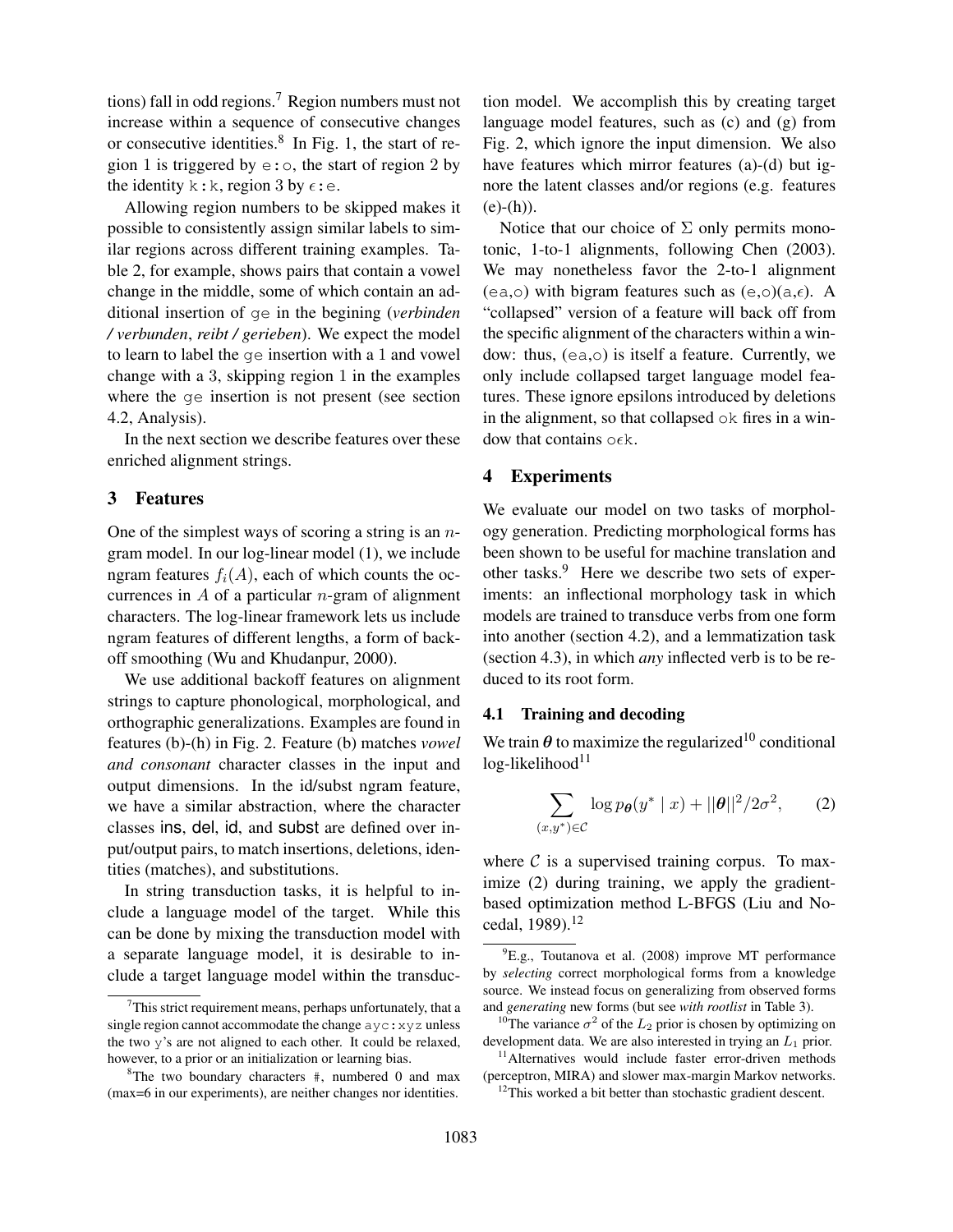To decode a test example  $x$ , we wish to find  $\hat{y} = \operatorname{argmax}_{y \in \Sigma^*_{\mathcal{Y}}} p_{\theta}(y \mid x)$ . Constructively,  $\hat{y}$  is the highest-probability string in the WFSA  $T[x]$ , where  $T = \pi_{\rm x}^{-1} \circ U_{\theta} \circ \pi_{\rm y}$  is the trained transducer that maps x nondeterministically to  $y$ . Alas, it is NP-hard to find the highest-probability string in a WFSA, even an acyclic one (Casacuberta and Higuera, 2000). The problem is that the probability of each string  $y$ is a sum over many paths in  $T[x]$  that reflect different alignments of  $y$  to  $x$ . Although it is straightforward to use a determinization construction (Mohri,  $1997$ <sup>13</sup> to collapse these down to a single path per y (so that  $\hat{y}$  is easily read off the single best path), determinization can increase the WFSA's size exponentially. We approximate by pruning  $T[x]$  back to its 1000-best paths before we determinize.<sup>14</sup>

Since the alignments, classes and regions are not observed in  $C$ , we do not enjoy the convex objective function of fully-supervised log-linear models. Training equation (2) therefore converges only to some *local* maximum that depends on the starting point in parameter space. To find a good starting point we employ *staged training*, a technique in which several models of ascending complexity are trained consecutively. The parameters of each more complex model are initialized with the trained parameters of the previous simpler model.

Our training is done in four stages. All weights are initialized to zero. ① We first train only features that fire on unigrams of alignment characters, ignoring features that examine the latent strings or backed-off versions of the alignment characters (such as vowel/consonant or target language model features). The resulting model is equivalent to weighted edit distance (Ristad and Yianilos, 1998).  $\Omega$  Next, <sup>15</sup> we train all *n*-grams of alignment characters, including higher-order  $n$ -grams, but no backedoff features or features that refer to latent strings.

| 13SIA. liebte, pickte, redete, rieb, trieb, zuzog      |  |  |  |  |  |  |  |  |  |  |
|--------------------------------------------------------|--|--|--|--|--|--|--|--|--|--|
| 13SKE. liebe, picke, rede, reibe, treibe, zuziehe      |  |  |  |  |  |  |  |  |  |  |
| 2PIE. liebt, pickt, redet, reibt, treibt, zuzieht      |  |  |  |  |  |  |  |  |  |  |
| 13PKE.lieben, picken, reden, reiben, treiben, zuziehen |  |  |  |  |  |  |  |  |  |  |
| 2PKE. abbrechet, entgegentretet, zuziehet              |  |  |  |  |  |  |  |  |  |  |
| z. abzubrechen, entgegenzutreten, zuzuziehen           |  |  |  |  |  |  |  |  |  |  |
| rP. redet, reibt, treibt, verbindet, überfischt        |  |  |  |  |  |  |  |  |  |  |
| pA.geredet, gerieben, getrieben, verbunden, überfischt |  |  |  |  |  |  |  |  |  |  |

Table 2: CELEX forms used in our experiments. Changes from one form to the other are in bold (information not given in training). The changes from rP to pA are very complex. Note also the differing positions of zu in z.

③ Next, we add backed-off features as well as all collapsed features. ④ Finally, we train all features. In our experiments, we permitted latent classes 1– 2 and, where regions are used, regions 0–6. For speed, stages  $\mathcal{Q}$ – $\mathcal{Q}$  used a pruned  $\Sigma$  that included only "plausible" alignment characters: a may not align to  $b$  unless it did so in the trained stage- $(1)$ model's optimal alignment of *at least one* training pair  $(x, y^*)$ .

## 4.2 Inflectional morphology

We conducted several experiments on the CELEX morphological database. We arbitrarily considered mapping the following German verb forms:<sup>16</sup> 13SIA  $\rightarrow$  13SKE, 2PIE  $\rightarrow$  13PKE, 2PKE  $\rightarrow$  z, and  $\mathsf{r} \mathsf{P} \to \mathsf{p} \mathsf{A}$ .<sup>17</sup> We refer to these tasks as 13SIA, 2PIE, 2PKE and rP. Table 2 shows some examples of regular and irregular forms. Common phenomena include stem changes (ei:ie), prefixes inserted after other morphemes (*abzubrechen*) and circumfixes (*gerieben*).

We compile lists of form pairs from CELEX. For each task, we sample 2500 data pairs without replacement, of which 500 are used for training, 1000 as development and the remaining 1000 as test data. We train and evaluate models on this data and repeat

<sup>&</sup>lt;sup>13</sup>Weighted determinization is not always possible, but it is in our case because our limit to  $k$  consecutive insertions guarantees that  $T[x]$  is acyclic.

<sup>&</sup>lt;sup>14</sup>This value is high enough; we see no degradations in performance if we use only 100 or even 10 best paths. Below that, performance starts to drop slightly. In both of our tasks, our conditional distributions are usually peaked: the 5 best output candidates amass  $> 99\%$  of the probability mass on average. Entropy is reduced by latent classes and/or regions.

<sup>&</sup>lt;sup>15</sup>When unclamping a feature at the start of stages  $(2-4)$ , we initialize it to a random value from  $[-0.01, 0.01]$ .

<sup>&</sup>lt;sup>16</sup>From the available languages in CELEX (German, Dutch, and English), we selected German as the language with the most interesting morphological phenomena, leaving the multilingual comparison for the lemmatization task (section 4.3), where there were previous results to compare with. The 4 German datasets were picked arbitrarily.

<sup>17</sup>A key to these names: 13SIA=*1st/3rd sg. ind. past*; 13SKE=*1st/3rd sg. subjunct. pres.*; 2PIE=*2nd pl. ind. pres.*; 13PKE=*1st/3rd pl. subjunct. pres.*; 2PKE=*2nd pl. subjunct. pres.*; z=*infinitive*; rP=*imperative pl.*; pA=*past part.*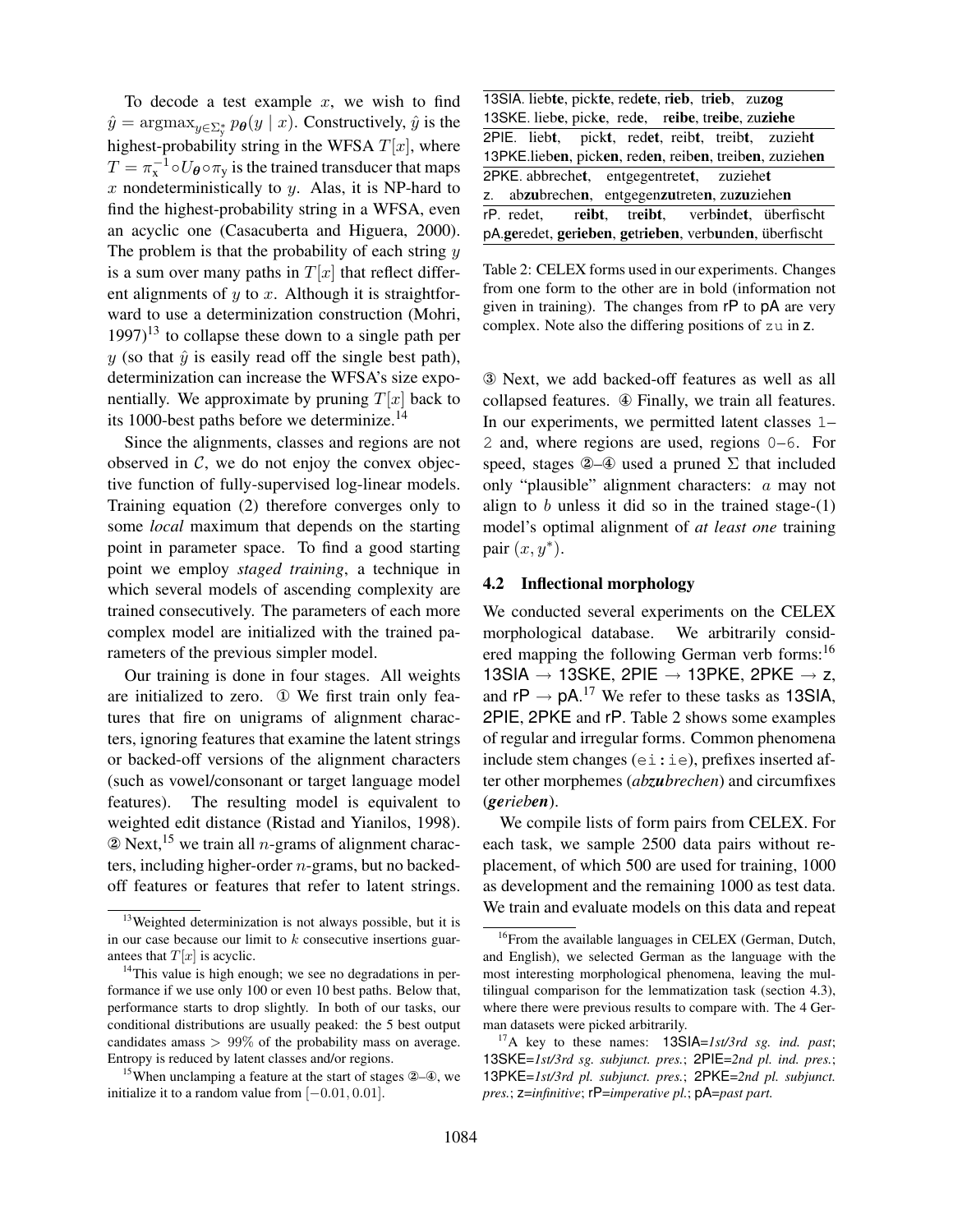|                       | <b>Features</b> |              |              |                         |              |                         |             | <b>Task</b>         |                         |                         |                         |  |
|-----------------------|-----------------|--------------|--------------|-------------------------|--------------|-------------------------|-------------|---------------------|-------------------------|-------------------------|-------------------------|--|
|                       | ng              | <b>VC</b>    | tlm          | tlm-coll                | id           | lat.cl.                 | lat.reg.    | 13SIA               | 2PIE                    | 2PKE                    | rP                      |  |
| ngrams                | $\mathbf{X}$    |              |              |                         |              |                         |             | $\sqrt{82.3}$ (.23) | 88.6(.11)               | 74.1(52)                | 70.1(66)                |  |
|                       | X               |              |              |                         | $\mathbf{x}$ |                         |             | 82.8(.21)           | $\overline{88.9}$ (.11) | $\overline{74.3}$ (.52) | $\overline{70.0}$ (.68) |  |
|                       | X               |              | $\mathbf{x}$ |                         |              |                         |             | 82.0(.23)           | 88.7(0.11)              | 74.8(.50)               | 69.8 $(.67)$            |  |
|                       | X               |              | X            |                         | $\mathbf{x}$ |                         |             | 82.5(.22)           | 88.6(.11)               | 74.9 (.50)              | 70.0(0.67)              |  |
|                       | X               |              | X            | $\mathbf{X}$            |              |                         |             | 81.2(.24)           | 88.7(0.11)              | 74.5(.50)               | 68.6 (.69)              |  |
| $ngrams+x$            | X               |              | X            | X                       | X            |                         |             | 82.5(.22)           | 88.8 (.11)              | 74.5(.50)               | 69.2 $(.69)$            |  |
|                       | X               | $\mathbf{X}$ |              |                         |              |                         |             | 82.4 (.22)          | 88.9(0.11)              | 74.8(.51)               | 69.9 $(.68)$            |  |
|                       | X               | X            |              |                         | X            |                         |             | 83.0 (.21)          | 88.9 (.11)              | 74.9 (.50)              | 70.3(0.67)              |  |
|                       | X               | $\mathbf{x}$ | X            |                         |              |                         |             | 82.2 (.22)          | 88.8 (.11)              | 74.8 (.50)              | 70.0(0.67)              |  |
|                       | X               | $\mathbf{x}$ | X            |                         | X            |                         |             | 82.9 (.21)          | 88.6(.11)               | 75.2(.50)               | 69.7 $(.68)$            |  |
|                       | X               | X            | X            | X                       |              |                         |             | 81.9(0.23)          | 88.6(0.11)              | 74.4(.51)               | 69.1 (.68)              |  |
|                       | X               | X            | X            | X                       | X            |                         |             | 82.8 (.21)          | 88.7(0.11)              | 74.7(.50)               | 69.9 $(.67)$            |  |
|                       | X               | $\mathbf{X}$ | X            | $\mathbf{X}$            | $\mathbf{X}$ | $\mathbf{X}$            |             | 84.8(0.19)          | 93.6(.06)               | 75.7(48)                | 81.8(.43)               |  |
| $ngrams+x$<br>+latent | X               | X            | X            | X                       | X            |                         | $\mathbf X$ | 87.4 (.16)          | 93.8(0.06)              | 88.0 (.28)              | 83.7 (.42)              |  |
|                       | X               | X            | X            | X                       | X            | X                       | $\mathbf X$ | 87.5(.16)           | 93.4 (.07)              | 87.4 (.28)              | 84.9(0.39)              |  |
| Moses3                |                 |              |              | $\overline{73.9}$ (.40) | 92.0(0.09)   | $\overline{67.1}$ (.70) | 67.6(.77)   |                     |                         |                         |                         |  |
| Moses9                |                 |              |              |                         |              | 85.0(0.21)              | 94.0(0.06)  | 82.3 (.31)          | 70.8(.67)               |                         |                         |  |
| Moses15               |                 |              |              |                         |              |                         | 85.3(0.21)  | 94.0 (.06)          | 82.8 (.30)              | 70.8(0.67)              |                         |  |

Table 1: Exact-match accuracy and average edit distance (the latter in parentheses) versus the correct answer on the German inflection task, using different combinations of feature classes. The label *ngrams* corresponds to the second stage of training,  $ngrams + x$  to the third where backoff features may fire (vc = vowel/consonant, tlm = target LM, tlmcoll = collapsed tlm, id = identity/substitution/deletion features), and *ngrams+x+latent* to the fourth where features sensitive to latent classes and latent regions are allowed to fire. The highest n-gram order used is 3, except for *Moses9* and *Moses15* which examine windows of up to 9 and 15 characters, respectively. We mark in bold the best result for each dataset, along with all results that are statistically indistinguishable (paired permutation test,  $p < 0.05$ ).

the process 5 times. All results are averaged over these 5 runs.

Table 1 and Fig. 3 report separate results after stages ②, ③, and ④ of training, which include successively larger feature sets. These are respectively labeled *ngrams*, *ngrams+x*, and *ngrams+x+latent*. In Table 1, the last row in each section shows the full feature set at that stage (cf. Fig. 3), while earlier rows test feature subsets  $18$ 

Our baseline is the SMT toolkit Moses (Koehn et al., 2007) run over letter strings rather than word strings. It is trained (on the same data splits) to find substring-to-substring phrase pairs and translate from one form into another (with phrase reordering turned off). Results reported as *moses3* are obtained from Moses runs that are constrained to the same context windows that our models use, so the maximum phrase length and the order of the target language model were set to 3. We also report results using much larger windows, *moses9* and *moses15*.

Results. The results in Table 1 show that including *latent classes and/or regions* improves the results dramatically. Compare the last line in *ngrams+x* to the last line in *ngrams+x+latent*. The accuracy numbers improve from 82.8 to 87.5 (13SIA), from 88.7 to 93.4 (2PIE), from 74.7 to 87.4 (2PKE), and from 69.9 to 84.9 ( $rP$ ).<sup>19</sup> This shows that error reductions between 27% and 50% were reached. On 3 of 4 tasks, even our simplest *ngrams* method beats the *moses3* method that looks at the same amount of context.<sup>20</sup> With our full model, in particular using latent features, we always outperform *moses3*—and even outperform *moses15* on 3 of the 4 datasets, reducing the error rate by up to 48.3% (rP). On the fourth task (2PIE), our method and *moses15* are statistically tied. *Moses15* has access to context windows of five times the size than we allowed our methods in our experiments.

<sup>&</sup>lt;sup>18</sup>The number  $k$  of consecutive insertions was set to 3.

<sup>&</sup>lt;sup>19</sup>All claims in the text are statistically significant under a paired permutation test ( $p < .05$ ).

 $20$ <sup>20</sup>This bears out our contention in footnote 2 that a "segmenting" channel model is damaging. Moses cannot fully recover by using overlapping windows in the *language* model.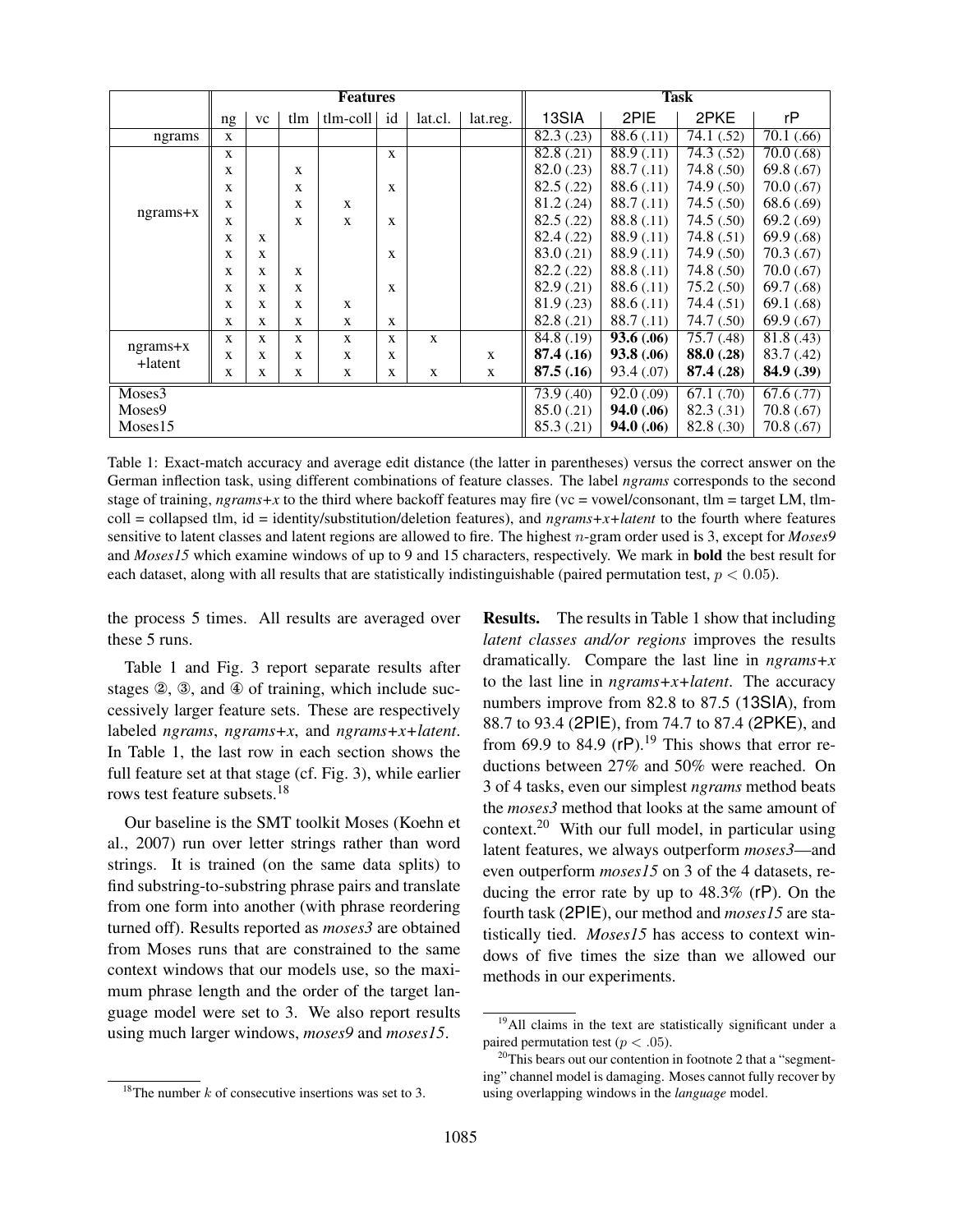While the gains from *backoff features* in Table 1 were modest (significant gains only on 13SIA), the learning curve in Fig. 3 suggests that they were helpful for smaller training sets on 2PKE (see *ngrams* vs *ngrams+x* on 50 and 100) and helped consistently over different amounts of training data for 13SIA.

Analysis. The types of errors that our system (and the moses baseline) make differ from task to task. Due to lack of space, we mainly focus on the complex rP task. Here, most errors come from wrongly copying the input to the output, without making a change (40-50% of the errors in all models, except for our model with latent classes and no regions, where it accounts for only 30% of the errors). This is so common because about half of the training examples contain identical inputs and outputs (as in the imperative *berechnet* and the participle *(ihr habt) berechnet*). Another common error is to wrongly assume a regular conjugation (just insert the prefix *ge*at the beginning). Interestingly, this error by simplification is more common in the Moses models (44% of moses3 errors, down to 40% for moses15) than in our models, where it accounts for 37% of the errors of our *ngrams* model and only 19% if latent classes *or* latent regions are used; however, it goes up to 27% if both latent classes and regions are used.<sup>21</sup> All models for  $rP$  contain errors where wrong analogies to observed words are made (*verschweisst/verschwissen* in analogy to the observed *durchweicht/durchwichen*, or *bebt/geboben* in analogy to *hebt/gehoben*). In the 2PKE task, most errors result from inserting the *zu* morpheme at a wrong place or inserting two of them, which is always wrong. This error type was greatly reduced by latent regions, which can discover different parameters for different positions, making it easier to identify where to insert the *zu*.

Analysis of the 2 latent classes (when used) shows that a *split into regular and irregular conjugations* has been learned. For the rP task we compute, for each data pair in development data, the posterior probabilities of membership in one or the other class. 98% of the regular forms, in which the past participle is built with *ge- . . . -t*, fall into one class,



Figure 3: Learning curves for German inflection tasks, 13SIA (left) and 2PKE (right), as a function of the number of training pairs. *ngrams+x* means all backoff features were used, *ngrams+x+latent* means all latent features were used in addition. *Moses15* examines windows of up to 15 characters.

which in turn consists nearly exclusively (96%) of these forms. Different irregular forms are lumped into the other class.

The learned regions are consistent across different pairs. On development data for the rP task, 94.3% of all regions that are labeled 1 are the insertion sequence ( $\epsilon$ , qe), region 3 consists of vowel changes 93.7% of the time; region 5 represents the typical suffixes  $(t, en)$ ,  $(et, en)$ ,  $(t, n)$   $(92.7\%)$ . In the *2PKE* task, region 0 contains different prefixes (e.g. *entgegen* in *entgegenzutreten*), regions 1 and 2 are empty, region 3 contains the *zu* affix, region 4 the stem, and region 5 contains the suffix.

The pruned alignment alphabet excluded a few gold standard outputs so that the model contains paths for 98.9%–99.9% of the test examples. We verified that the insertion limit did not hurt oracle accuracy.

# 4.3 Lemmatization

We apply our models to the task of lemmatization, where the goal is to generate the lemma given an inflected word form. We compare our model to Wicentowski (2002, chapter 3), an alternative supervised approach. Wicentowski's *Base* model simply learns how to replace an arbitrarily long suffix string of an input word, choosing some previously observed suffix  $\rightarrow$  suffix replacement based on the input word's

<sup>&</sup>lt;sup>21</sup>We suspect that training of the models that use classes and regions together was hurt by the increased non-convexity; annealing or better initialization might help.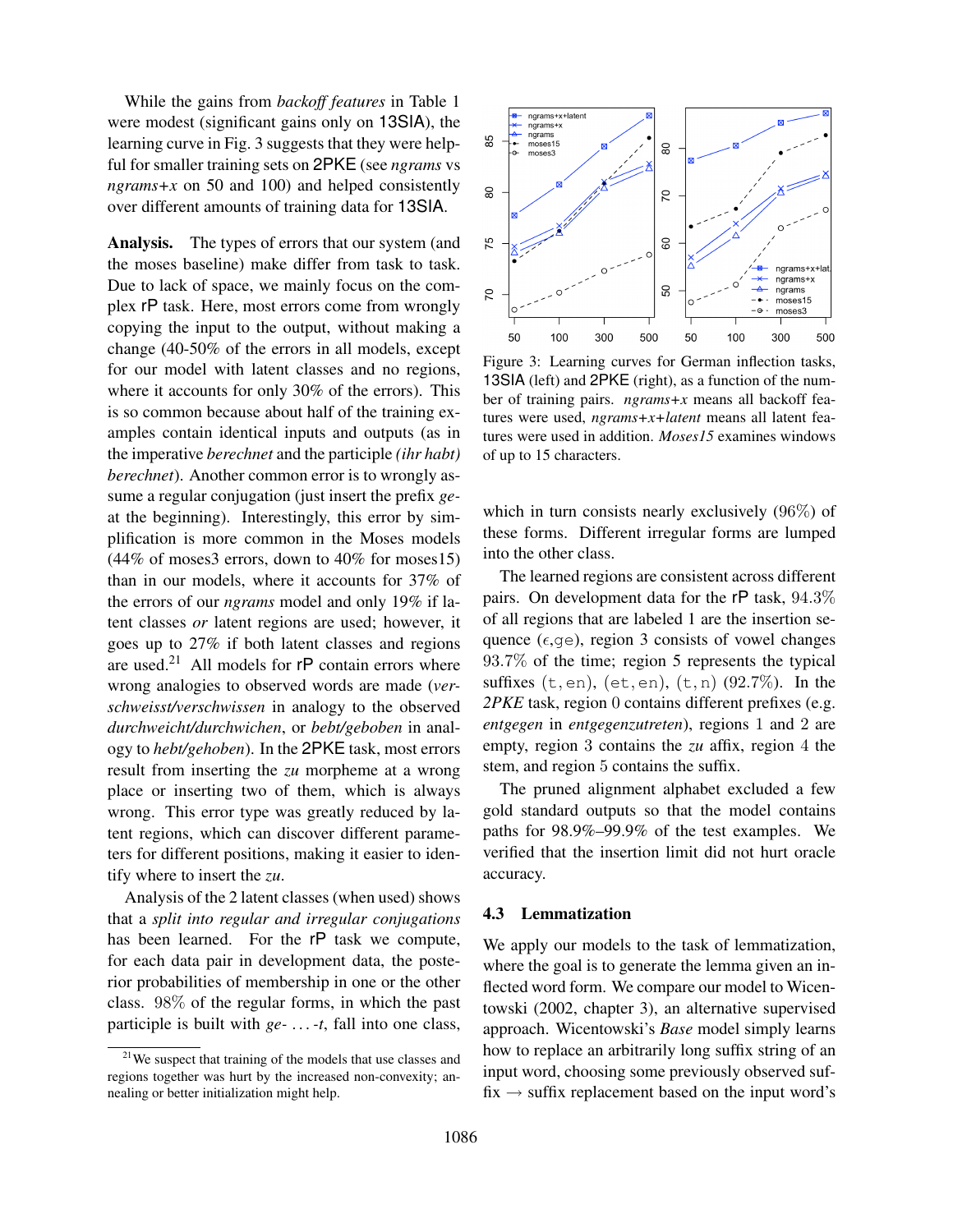|         |      |                          |                    | Without rootlist (generation) |                    |            | With rootlist (selection) |      |      |                 |                 |                |  |
|---------|------|--------------------------|--------------------|-------------------------------|--------------------|------------|---------------------------|------|------|-----------------|-----------------|----------------|--|
|         |      |                          | Wicentowski (2002) | This paper                    |                    |            | Wicentowski (2002)        |      |      | This paper      |                 |                |  |
| Lang.   | Base | Af.                      | WFA.               | n                             | $n+x+1$<br>$n + x$ |            | Base                      | Af.  | WFA. | n               | $n + x$         | $n+x+1$        |  |
| Basque  | 85.3 | 81.2                     | 80.1               | 91.0(20)                      | $91.1$ (.20)       | 93.6(.14)  | 94.5                      | 94.0 | 95.0 | 90.9(0.29)      | 90.8(0.31)      | 90.9(30)       |  |
| English | 91.0 | 94.7                     | 93.1               | 92.4(0.09)                    | 93.4(0.08)         | 96.9(0.05) | 98.3                      | 98.6 | 98.6 | 98.7(0.04)      | 98.7(04)        | 98.7(04)       |  |
| Irish   | 43.3 | $\overline{\phantom{0}}$ | 70.8               | 96.8(00)                      | $97.0 \,(0.06)$    | 97.8(0.04) | 43.9                      | -    | 89.1 | 99.6(0.02)      | 99.6(.02)       | 99.5(03)       |  |
| Tagalog | 0.3  | 80.3                     | 81.7               | 80.5(0.32)                    | 83.0(0.29)         | 88.6(0.19) | 0.8                       | 91.8 | 96.0 | $97.0 \,(0.07)$ | $97.2 \ (0.07)$ | $97.7 \,(.05)$ |  |

Table 3: Exact-match accuracy and average edit distance (the latter in parentheses) on the 8 lemmatization tasks (2 tasks  $\times$  4 languages). The numbers from Wicentowski (2002) are for his Base, Affix and WFAffix models. The numbers for our models are for the feature sets *ngrams*, *ngrams+x*, *ngrams+x+latent*. The best result per task is in bold (as are statistically indistinguishable results when we can do the comparison, i.e., for our own models). Corpus sizes: Basque 5,842, English 4,915, Irish 1,376, Tagalog 9,479.

final  $n$  characters (interpolating across different values of n). His *Affix* model essentially applies the Base model after stripping canonical prefixes and suffixes (given by a user-supplied list) from the input and output. Finally, his *WFAffix* uses similar methods to also learn substring replacements for a stem vowel cluster and other linguistically significant regions in the form (identified by a *deterministic* alignment and segmentation of training pairs). This approach is a bit like our change regions combined with Moses's region-independent phrase pairs.

We compare against all three models. Note that *Affix* and *WFAffix* have an advantage that our models do not, namely, user-supplied lists of canonical affixes for each language. It is interesting to see how our models with their more non-committal trigram structure compare to this. Table 3 reports results on the data sets used in Wicentowski (2002), for Basque, English, Irish, and Tagalog. Following Wicentowski, 10-fold cross-validation was used. The columns *n+x* and *n+x+l* mean *ngram+x* and *ngram+x+latent*, respectively. As latent variables, we include 2 word classes but no change regions. $^{22}$ 

For completeness, Table 3 also compares with Wicentowski (2002) on a *selection* (rather than generation) task. Here, at test time, the lemma is selected from a candidate list of known lemmas, namely, all the output forms that appeared in training data. $2<sup>3</sup>$ These additional results are labeled *with rootlist* in the right half of Table 3.

On the supervised generation task *without rootlist*,

our models outperform Wicentowski (2002) by a large margin. Comparing our results that use latent classes (*n+x+l*) with Wicentowski's best models we observe error reductions ranging from about 38% (Tagalog) to 92% (Irish). On the selection task *with rootlist*, we outperform Wicentowski (2002) in English, Irish, and Tagalog.

Analysis. We examined the classes learned on English lemmatization by our *ngrams+x+latent* model. For each of the input/output pairs in development data, we found the most probable latent class. For the most part, the 2 classes are separated based on whether or not the correct output ends in e. This use of latent classes helped address many errors like *wronging / wronge* or *owed / ow*). Such missing or surplus final e's account for 72.5% of the errors for *ngrams* and 70.6% of the errors for *ngrams+x*, but only 34.0% of the errors for *ngrams+x+latent*.

The test oracles are between 99.8% – 99.9%, due to the pruned alignment alphabet. As on the inflection task, the insertion limit does not exclude any gold standard paths.

## 5 Finite-State Feature Implementation

We used the OpenFST library (Allauzen et al., 2007) to implement all finite-state computations, using the expectation semiring (Eisner, 2002) for training.

Our model is defined by the WFSA  $U_{\theta}$ , which is used to score alignment strings in  $\Sigma^*$  (section 2.2). We now sketch how to construct  $U_{\theta}$  from features.

 $n$ -gram construction The construction that we currently use is quite simple. All of our current features fire on windows of width  $\leq$  3. We build a WFSA with the structure of a 3-gram language

<sup>&</sup>lt;sup>22</sup>The insertion limit  $k$  was set to 2 for Basque and 1 for the other languages.

<sup>&</sup>lt;sup>23</sup>Though test data contained no (input, output) pairs from training data, it reused many of the output forms, since many inflected inputs are to be mapped to the same output lemma.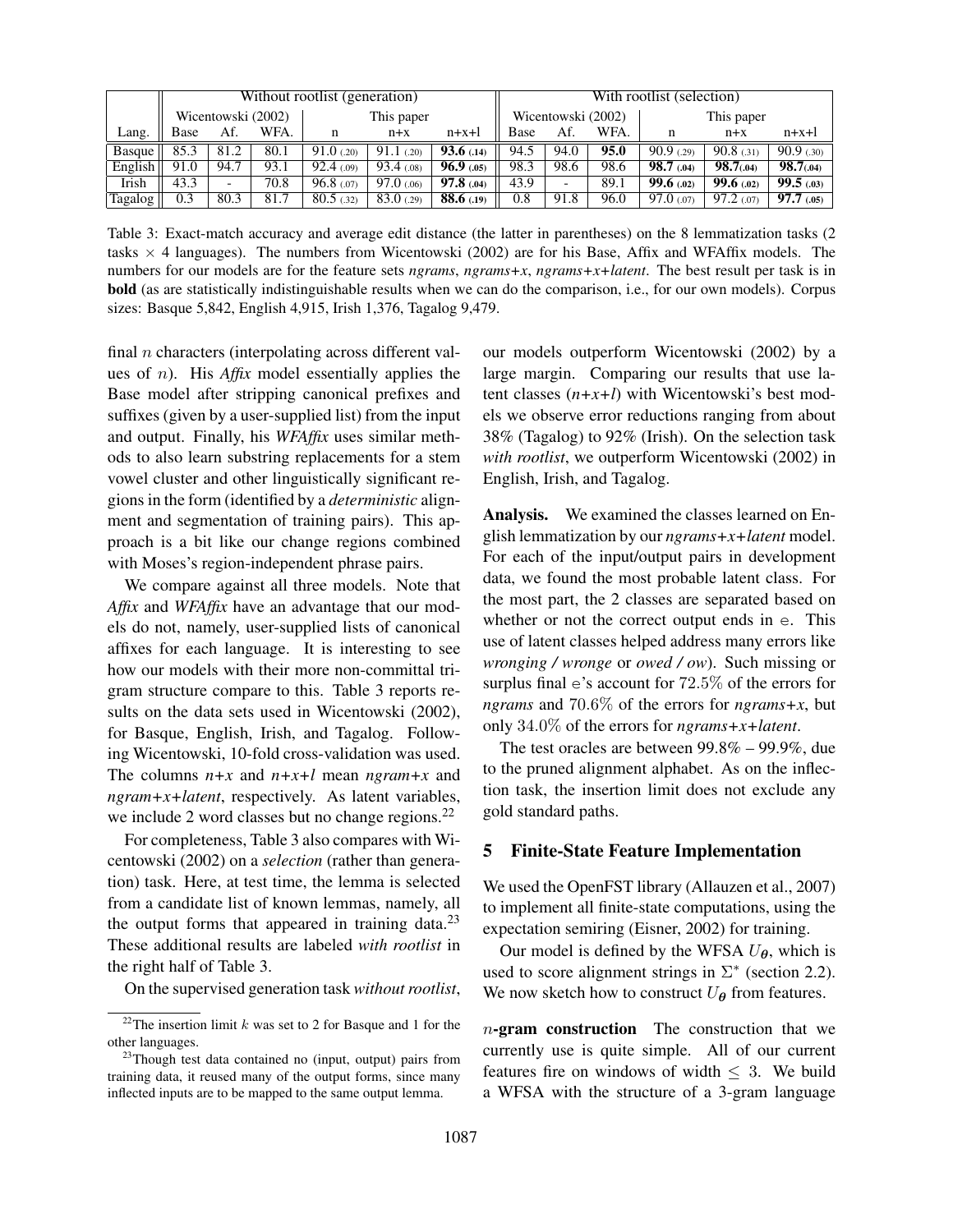model over  $\Sigma^*$ . Each of the  $|\Sigma|^2$  states remembers two previous alignment characters ab of history; for each  $c \in \Sigma$ , it has an outgoing arc that accepts c (and leads to state bc). The weight of this arc is the total weight (from  $\theta$ ) of the small set of features that fire when the trigram window includes *abc*. By convention, these also include features on  $bc$  and  $c$  (which may be regarded as backoff features ?bc and ??c). Since each character in  $\Sigma$  is actually a 4-tuple, this trigram machine is fairly large. We build it lazily ("on the fly"), constructing arcs only as needed to deal with training or test data.

Feature templates Our experiments use over 50,000 features. How do we *specify* these features to the above construction? Rather than writing ordinary code to extract features from a window, we find it convenient to harness FSTs as a "little language" (Bentley, 1986) for specifying entire sets of features.

A feature template  $T$  is an nondeterministic FST that maps the contents of the sliding window, such as abc, to one or more features, which are also described as strings.<sup>24</sup> The *n*-gram machine described above can compute  $T$ [ $((a^7b)^7c)^7$ ] to find out what features fire on abc and its suffixes. One simple feature template performs "vowel/consonant backoff"; e.g., it maps abc to the feature named VCC. Fig. 2 showed the result of applying several actual feature templates to the window shown in Fig. 1. The extended regular expression calculus provides a flexible and concise notation for writing down these FSTs. As a trivial example, the trigram "vowel/consonant backoff" transducer can be described as  $T = VVV$ , where V is a transducer that performs backoff on a *single* alignment character. Feature templates should make it easy to experiment with adding various kinds of linguistic knowledge. We have additional algorithms for compiling  $U_{\theta}$  from a set of *arbitrary* feature templates,<sup>25</sup> including templates whose features consider windows of variable or even unbounded width. The details are beyond the scope of this paper, but it is worth pointing out that they exploit the fact that feature templates are FSTs and not arbitrary code.

# 6 Conclusions

The modeling framework we have presented here is, we believe, an attractive solution to most string transduction problems in NLP. Rather than learn the topology of an arbitrary WFST, one specifies the topology using a small set of feature templates, and simply trains the weights.

We evaluated on two morphology generation tasks. When inflecting German verbs we, even with the simplest features, outperform the *moses3* baseline on 3 out of 4 tasks, which uses the same amount of context as our models. Introducing more sophisticated features that have access to latent classes and regions improves our results dramatically, even on small training data sizes. Using these we outperform *moses9* and *moses15*, which use long context windows, reducing error rates by up to 48%. On the lemmatization task we were able to improve the results reported in Wicentowski (2002) on three out of four tested languages and reduce the error rates by 38% to 92%. The model's errors are often reasonable misgeneralizations (e.g., assume regular conjugation where irregular would have been correct), and it is able to use even a small number of latent variables (including the latent alignment) to capture useful linguistic properties.

In future work, we would like to identify a set of features, latent variables, and training methods that port well across languages and string-transduction tasks. We would like to use features that look at wide context on the *input* side, which is inexpensive (Jiampojamarn et al., 2007). Latent variables we wish to consider are an increased number of word classes; more flexible regions—see Petrov et al. (2007) on learning a state transition diagram for *acoustic* regions in phone recognition—and phonological features and syllable boundaries. Indeed, our local log-linear features over several aligned latent strings closely resemble the soft constraints used by phonologists (Eisner, 1997). Finally, rather than define a fixed set of feature templates as in Fig. 2, we would like to refine empirically useful features during training, resulting in language-specific backoff patterns and adaptively sized  $n$ -gram windows. Many of these enhancements will increase the computational burden, and we are interested in strategies to mitigate this, including approximation methods.

<sup>&</sup>lt;sup>24</sup>Formally, if i is a string naming a feature, then  $f_i(A)$ counts the number of positions in A that are immediately preceded by some string in  $T^{-1}[i]$ .

 $^{25}$ Provided that the total number of features is finite.